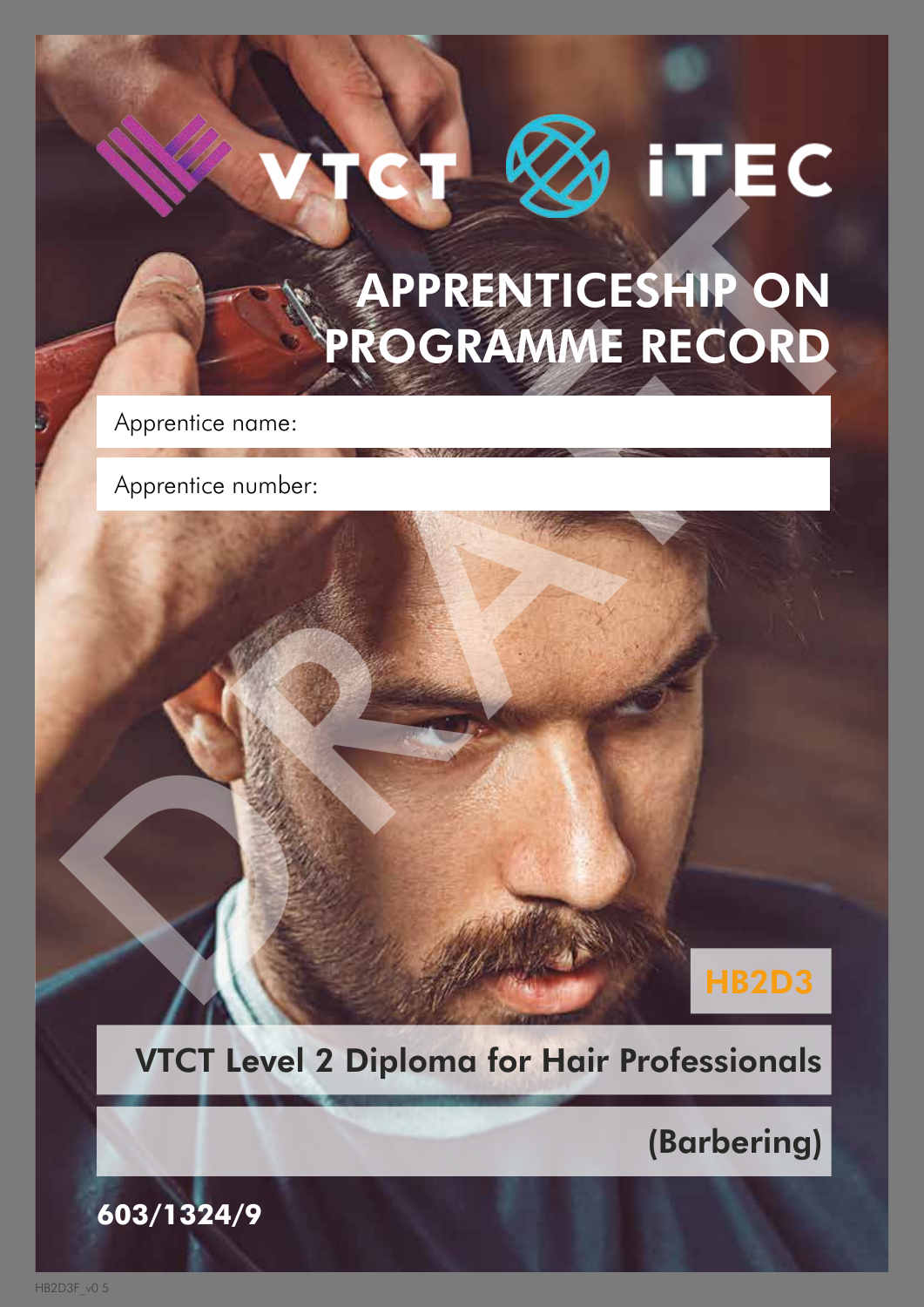This is an On Programme Record which can be used to record the achievements of requirements for this qualification. The On Programme Record can be completed by assessors/ trainers/teachers to confirm that the apprentice has achieved all mandatory and the specified number of optional units and aid in the gateway discussion to decide if the apprentice is ready for the End-point Assessment.

# The qualification

| for the End-point Assessment.         |                                                                                                                                                                                                                                                                                                                                                                                                                                                                                                  |
|---------------------------------------|--------------------------------------------------------------------------------------------------------------------------------------------------------------------------------------------------------------------------------------------------------------------------------------------------------------------------------------------------------------------------------------------------------------------------------------------------------------------------------------------------|
| <b>Qualification title</b>            | Level 2 Diploma for Hair Professionals (Barbering)                                                                                                                                                                                                                                                                                                                                                                                                                                               |
| <b>Qualification number</b>           | 603/1324/9                                                                                                                                                                                                                                                                                                                                                                                                                                                                                       |
| <b>VTCT product code</b>              | HB2D3                                                                                                                                                                                                                                                                                                                                                                                                                                                                                            |
| <b>First registration date</b>        | 1st May 2017                                                                                                                                                                                                                                                                                                                                                                                                                                                                                     |
| <b>Age range</b>                      | $16-18, 19+$                                                                                                                                                                                                                                                                                                                                                                                                                                                                                     |
| <b>Total qualification time (TQT)</b> | 644                                                                                                                                                                                                                                                                                                                                                                                                                                                                                              |
| <b>Guided learning (GL) hours</b>     | 520                                                                                                                                                                                                                                                                                                                                                                                                                                                                                              |
| <b>Assessment</b>                     | All units in this qualification need to be achieved before<br>commencing the end-point assessment.                                                                                                                                                                                                                                                                                                                                                                                               |
|                                       | The following units will have an external examination to<br>assess knowledge and understanding:                                                                                                                                                                                                                                                                                                                                                                                                  |
|                                       | • UHB195 - Consultation<br>• UHB196 - Shampoo, condition and treat the hair and<br>scalp<br>• UHB203 - Shaving services                                                                                                                                                                                                                                                                                                                                                                          |
|                                       | The external examinations will be a Pass/Fail MCQ.<br>Apprentices must achieve a pass mark of 70%.                                                                                                                                                                                                                                                                                                                                                                                               |
| <b>Entry requirements</b>             | None                                                                                                                                                                                                                                                                                                                                                                                                                                                                                             |
| Progression                           | Senior Hairdresser                                                                                                                                                                                                                                                                                                                                                                                                                                                                               |
| <b>End-point Assessment (EPA)</b>     | The EPA will provide a snapshot holistic assessment of<br>the apprentice's practical skills, similar to an industry<br>trade test. The apprentice will demonstrate they can<br>complete a range of services on a number of models to<br>industry standards and within commerical timings. The<br>apprentice's consultation skills, communication skills,<br>safe working practices, professionalism, values and<br>behaviours will be assessed by practical observation<br>and oral questioning. |
|                                       | More detailed information on the EPA is provided in the<br>EPA pack.                                                                                                                                                                                                                                                                                                                                                                                                                             |

### **Overview**

Barbers will be able to shampoo and condition hair, cut hair using barbering techniques, style and finish hair, cut facial hair into shape and provide shaving services for men. Barbers must be able to work with all hair types ranging from straight hair to very curly, wiry hair. They also need to be able to carry out consultations with clients, demonstrate the professionalism, values, behaviours, communications skills and safe working practices associated with their role and be able to work without supervision to a high level of precision, with exceptional client care skills.

# **Structure**

| care skills.                   |                                                                                                                       |                |     |                             |
|--------------------------------|-----------------------------------------------------------------------------------------------------------------------|----------------|-----|-----------------------------|
| <b>Structure</b>               |                                                                                                                       |                |     |                             |
|                                |                                                                                                                       |                |     |                             |
|                                | To be awarded the Level 2 Diploma for Hair Professionals (Barbering) apprentices must<br>acheive all mandatory units. |                |     |                             |
| <b>VTCT</b><br>product<br>code | <b>Unit title</b>                                                                                                     | Level          | GL  | Unit<br>reference<br>number |
| <b>Mandatory units</b>         |                                                                                                                       |                |     |                             |
| <b>UHB195</b>                  | Consultation                                                                                                          | 2              | 63  | K/615/6188                  |
| <b>UHB196</b>                  | Shampoo, condition and treat the hair and<br>scalp                                                                    | $\overline{2}$ | 40  | M/615/6189                  |
| <b>UHB200</b>                  | Cutting hair using barbering techniques to<br>create a variety of looks                                               | $\overline{2}$ | 180 | T/615/6193                  |
| <b>UHB201</b>                  | Style and finish men's hair                                                                                           | 2              | 45  | A/615/6194                  |
| <b>UHB202</b>                  | Cut facial hair into shape                                                                                            | 2              | 82  | F/615/6195                  |
| <b>UHB203</b>                  | Shaving services                                                                                                      | $\overline{2}$ | 110 | J/615/6196                  |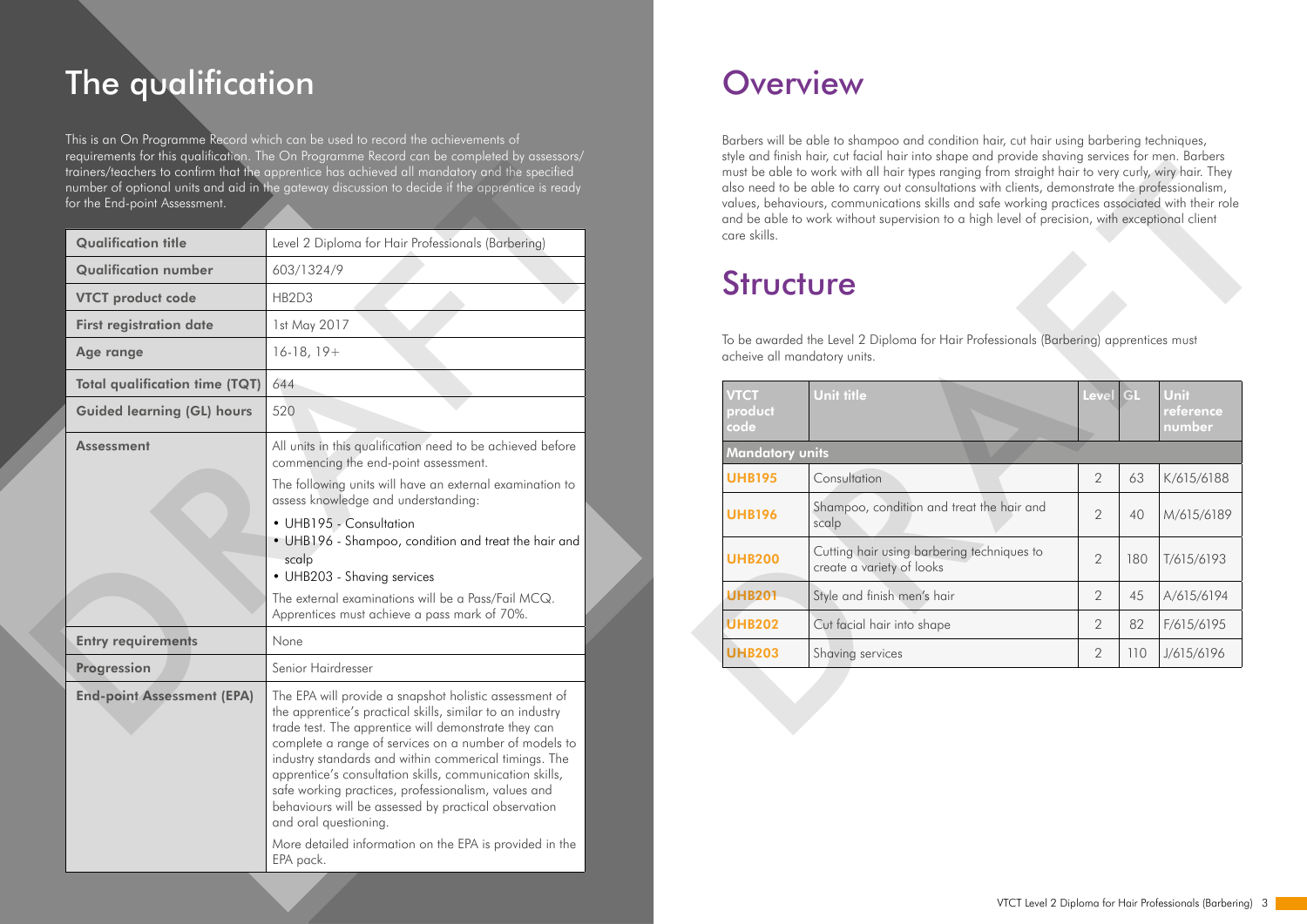# Behaviours and communication

### The apprentice will be able to: The apprentice will know and

- Greet the client respectfully and in a friendly manner
- Choose the most appropriate way of communicating with clients
- Be helpful and courteous at all times
- Adapt behaviour in response to each client
- Respond promptly to client's questions and comments and to clients seeking assistance
- Establish client expectations and needs
- Explain clearly any reasons why the client's needs or expectations cannot be met
- Give clients information about services or products offered by the salon
- Willingly undertake wider salon duties, including sales and reception duties when required
- Demonstrate good verbal and non-verbal communication skills
- Provide a positive impression of yourself and your organisation
- Meets the salon's standards of behaviour
- Communicate with the client politely and courteously keep the client informed and reassured
- Quickly locate information that will help the client
- Deal with problems within the scope of your responsibilities and job role
- Show clients and colleagues respect at all times and in all circumstances
- Quickly seek assistance from a senior member of staff when required
- Industry and salon standards of behaviour
- How to meet and greet clients respectfully and in a friendly manner
- How to communicate with the client politely and courteously
- How to identify and confirm the client's expectations
- Client care, principles and practices
- How to maintain a rapport with clients
- Who to refer to with different types of enquiries or problems and when to seek advice
- The Sale of Goods and Services Act and the Data Protection Act
- How to provide advice and recommendations on the products and services provided in the salon
- Salon business systems and processes (this would include: front of house skills, housekeeping, the client journey, the reception area, making appointments, taking payments, basic business, selling and recommendations (retail), teamwork, flexible working and how to adhere to workplace, suppliers' or manufacturers' instructions for the safe use of equipment, materials) Coco the dient respectible wat in a third yield in a third yield a standards of behaviour lineally manner<br>
Coose the mest appendints way of the broken and in a finantly manner<br>
Choose the mest and the finantly manner<br>
Se h
	- How to communicate (this would include: providing a positive impression of yourself and your organisation, customer care and the client journey, including reception, basic communication skills, how to communicate with the general public and colleagues, verbal and non-verbal communication techniques

# understand:

# Progression record

This table is to help you keep track of the apprentice achievement of units.

| Unit code     | Date achieved | <b>Assessor initials</b> |
|---------------|---------------|--------------------------|
| <b>UHB195</b> |               |                          |
| <b>UHB196</b> |               |                          |
| <b>UHB200</b> |               |                          |
| <b>UHB201</b> |               |                          |
| <b>UHB202</b> |               |                          |
| <b>UHB203</b> |               |                          |

### Transferable skills

| <b>Unit code</b>           | <b>Date achieved</b>                                                                                                 | <b>Assessor initials</b>                                                                                                                                                                                                                                                             |
|----------------------------|----------------------------------------------------------------------------------------------------------------------|--------------------------------------------------------------------------------------------------------------------------------------------------------------------------------------------------------------------------------------------------------------------------------------|
| <b>UHB195</b>              |                                                                                                                      |                                                                                                                                                                                                                                                                                      |
| <b>UHB196</b>              |                                                                                                                      |                                                                                                                                                                                                                                                                                      |
| <b>UHB200</b>              |                                                                                                                      |                                                                                                                                                                                                                                                                                      |
| <b>UHB201</b>              |                                                                                                                      |                                                                                                                                                                                                                                                                                      |
| <b>UHB202</b>              |                                                                                                                      |                                                                                                                                                                                                                                                                                      |
| <b>UHB203</b>              |                                                                                                                      |                                                                                                                                                                                                                                                                                      |
|                            | Transferable skills<br>transferable skills must be demonstrated throughout all units.                                | The apprentice must demonstrate the behaviours and communication skills, safe working<br>practices and the professionalism and values associated with their role and be able to work<br>without supervision to a high level of precision, with exceptional client care skills. These |
|                            |                                                                                                                      |                                                                                                                                                                                                                                                                                      |
| <b>UHB195 Consultation</b> | Transderable skills demonstrated in                                                                                  | <b>Assessor initials</b>                                                                                                                                                                                                                                                             |
|                            |                                                                                                                      |                                                                                                                                                                                                                                                                                      |
| variety of looks           | UHB196 Shampoo, condition and treat the hair and scalp<br>UHB200 Cutting hair using barbering techniques to create a |                                                                                                                                                                                                                                                                                      |
|                            | UHB201 Style and finish men's hair                                                                                   |                                                                                                                                                                                                                                                                                      |
|                            | UHB202 Cut facial hair into shape                                                                                    |                                                                                                                                                                                                                                                                                      |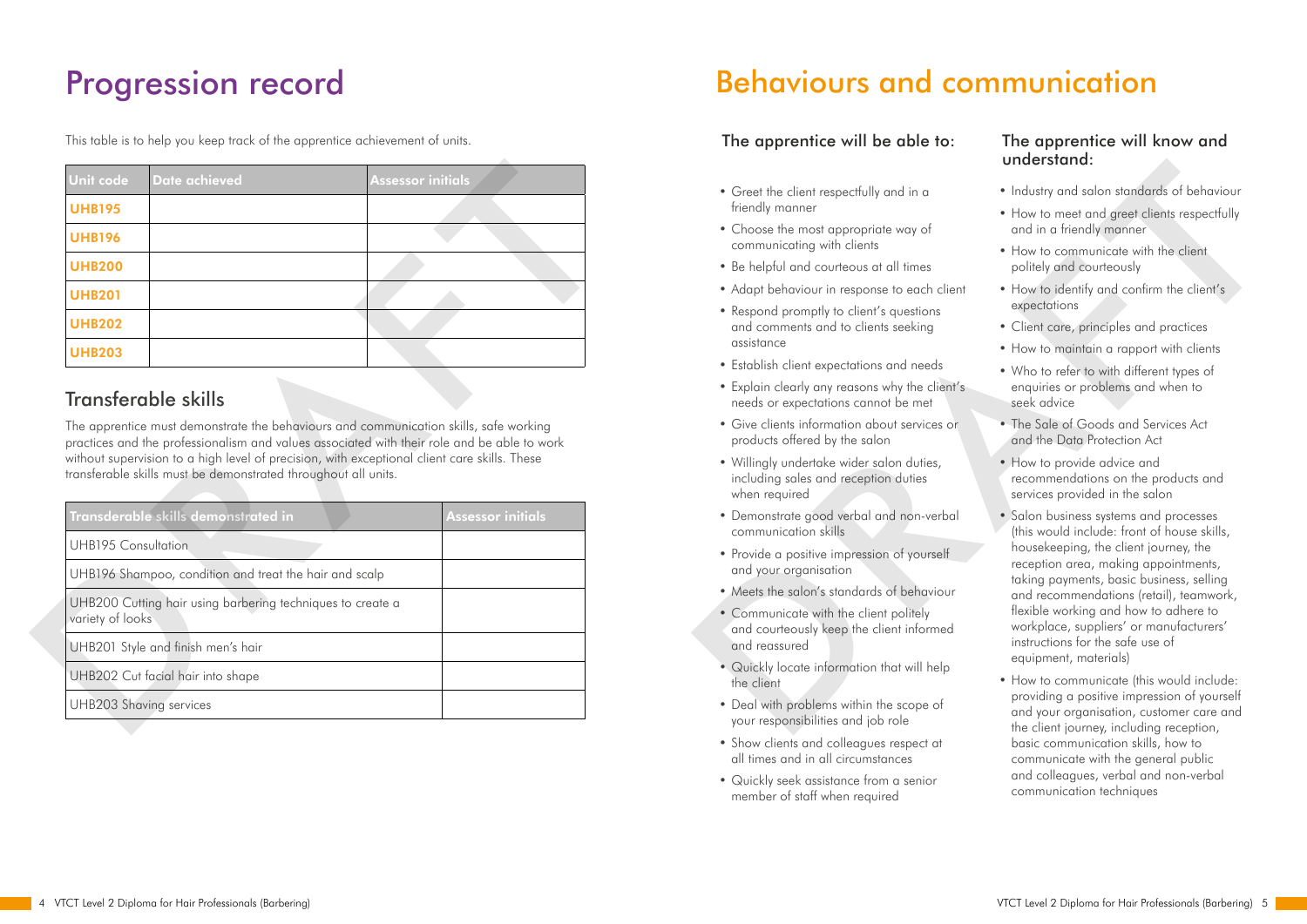6 VTCT Level 2 Diploma for Hair Professionals (Barbering) VTCT Level 2 Diploma for Hair Professionals (Barbering) 7

# Safe working practices

- Legal and organisational requirements
- How to use tools, equipment, materials and products correctly
- How to adhere to workplace cleaning, disinfection, sterilisation, supplier or manufacturers' instructions
- Current legal requirements and guidance relating to age restrictions for colouring and lightening services
- How to reduce and manage waste (recycle, reuse, safe disposal, clinical waste)
- Client preparation and protection, protective clothing and products for self and clients
- How to reduce and minimise direct and indirect cross-infection
- How to reduce risk of injury to self and others
- How to maintain posture and position whilst working to minimise fatigue and the risk of injury
- Standards of personal hygiene and protection to meet industry, organisational and local authority requirements
- The importance of using personal protective equipment (PPE)
- What contact dermatitis is and how to avoid developing it
- Why it is important to keep work areas and resources clean and tidy
- Hazards and risks which exist in the workplace and the safe working practices to follow
- Different working methods that promote environmental and sustainable working practices, e.g., reducing energy usage (energy efficient equipment, low energy lighting, utilising solar panels), reducing water usage and other resources, preventing pollution

### The apprentice will be able to: The apprentice will know and

- Maintain effective, hygienic and safe working methods
- Take health and safety considerations into account
- Maintain responsibilities for health and safety throughout the service
- Observe legal and industry requirements;
- Adhere to workplace, suppliers' or manufacturers' instructions for the safe use of equipment, materials and products
- Prepare your client and yourself to meet legal and organisational requirements
- Maintain the client's modesty, privacy and comfort at all times
- Protect the client's clothing and accessories throughout the service
- Promote environmental and sustainable working practices
- Ensure personal hygiene and protection meets industry, organisational and local authority requirements
- Demonstrate correct use of Personal Protective Equipment (PPE)
- Maintain posture and position whilst working to minimise fatigue and the risk of injury to self and others
- Use work methods that: (minimise the wastage of products, minimise the risk of cross-infection, make effective use of working time, keep work area and resources clean and tidy throughout the service, dispose of waste materials to meet legal requirements, complete services in a commercially viable time) vectors in the control of the control of the control of the control of the control of the control of the control of the control of the control of the control of the control of the control of the control of the control of

# understand:

- The necessary environmental conditions for services, such as heating and ventilation and why these are important
- Health and safety legislation and practice relevant to Consultation including:
	- Health and Safety at Work Act
- The Reporting of Injuries, Diseases and Dangerous Occurrences Regulations (RIDDOR) is viewtoo, sou to simulate the membership of the membership relations and proference relations to the Reporting China Salely of Work Act<br>
- The Reporting China Indianse.<br>
Desperting China Salely of Work Act<br>
- The Reporti
	- The Health and Safety (First Aid) **Regulations**
	- The Regulatory Reform (Fire Safety) Order
	- The Manual Handling Operations **Regulations**
	- The Control of Substances Hazardous to Health Regulations (COSHH)
	- The Electricity at Work Regulations
	- The Environmental Protection Act
	- The Management of Health and Safety at Work Regulations
	- The Health and Safety (Information for Employees) Regulations
	- Data Protection Act
	- Working Time Directives
	- Cosmetic Products Regulations
	- Sale of Goods Act
	- Distance Selling Act
	- **Trade Descriptions Act**
	- Consumer Protection legislation